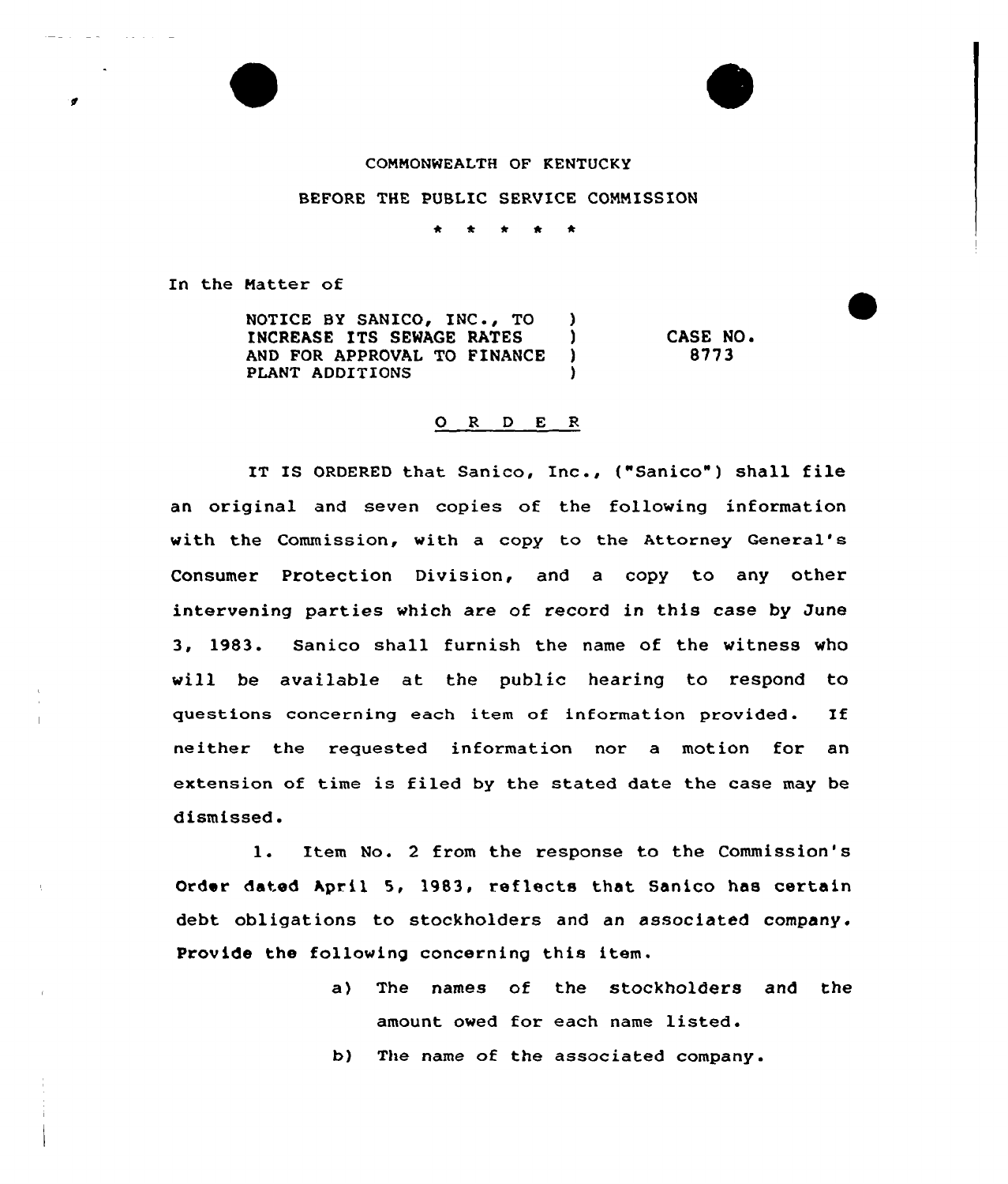- c) When are these obligations to be repaid2
- d) Provide a schedule which reflects the amounts and the dates for any payments made on these obligations.

2. Attachment <sup>C</sup> from the response to the Commission's Order dated April 5, 1983, includes a copy of a debt instrument between Sanico and James P. Breslin. The instrument bears the date June 6, 1980. Provide an explanation for the absence of any provision in Sanico's 1980 and 1981 Annual Reports regarding this instrument. Also, provide a schedule which reflects the amounts and dates for any payments made concerning this instrument.

3. Format No. <sup>3</sup> from the response to the Commission'6 Order dated April 5, 1983, is a breakdown of accounting and billing expenses for the test period. The breakdown reflects that nine payments were made to Accounting Data Corporation during the test period. Provide a detailed description of the services provided and the fees charged to Sanico by this firm. Also, provide a copy of any contract between Banico and Accounting Data Corporation. If <sup>a</sup> written contract is not in effect provide complete details of the oral agreement for services provided by this firm.

4. Item No- 10 from the Commission's Order dated April 5, 1983, requested copies of property tax bills which were charged to expense in calendar year 1981. The total amount listed for property taxes in Exhibit No. <sup>1</sup> from the application is \$933. Sanico's response to this item as

 $-2-$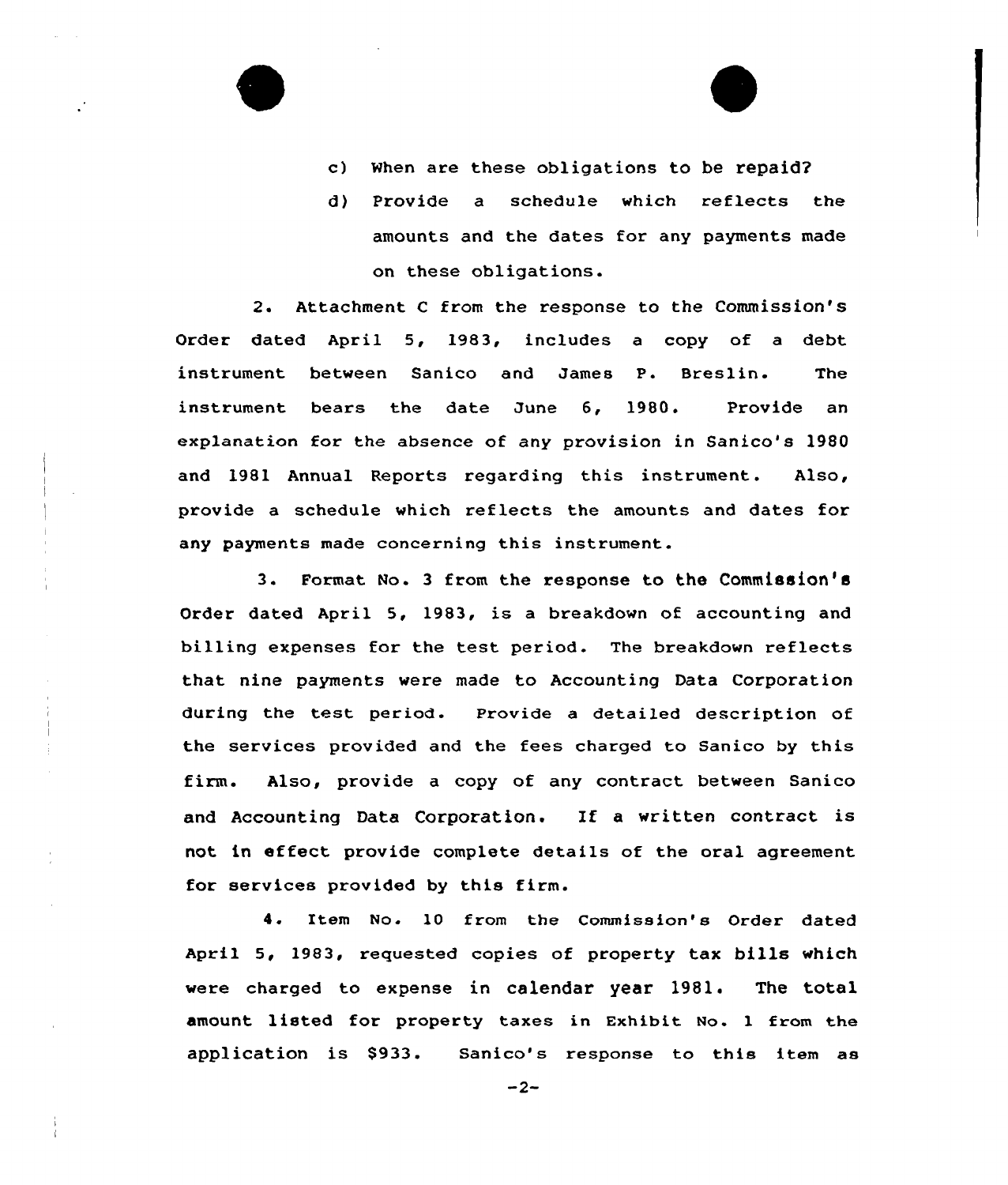reflected in Attachment <sup>E</sup> of the response includes 10 copies of tax bills for the years 1977 through 1981 which when totalled equal S1,056. Provide an explanation for the discrepancy between this amount and the amount listed in the application.

s

5. Item No. Il from the response to the Commission's Order dated April 5, 1983, reflects that Sanico receives electric service at its sewer treatment plant. Since this plant is no longer in service provide an explanation for the necessity of maintaining electric service at the plant.

6. Exhibit No. 2, Schedule No. <sup>4</sup> from the application includes <sup>a</sup> summary of electric bills. Columns (a) and (b) from the summary contain 12 entries while column (c) contains only six entries. Provide an explanation for the difference in total number of entries between columns (a) and (b) and column (c).

7. Attachment <sup>F</sup> from the response to the Commission's Order dated April 5, 1983, is <sup>a</sup> copy of <sup>a</sup> letter from <sup>a</sup> legal firm in Maysville, Kentucky, addressed to James P. Breslin. This letter has been filed by Sanico in response to the Commission's request for a copy of a contract between the City of Naysville and Sanico regarding the treatment of sewage. Does this letter represent the full extent of the terms and agreements between the City of Maysville and Sanico concerning the treatment of sewage? If not, furnish any other details which are not included in the letter.

 $-3-$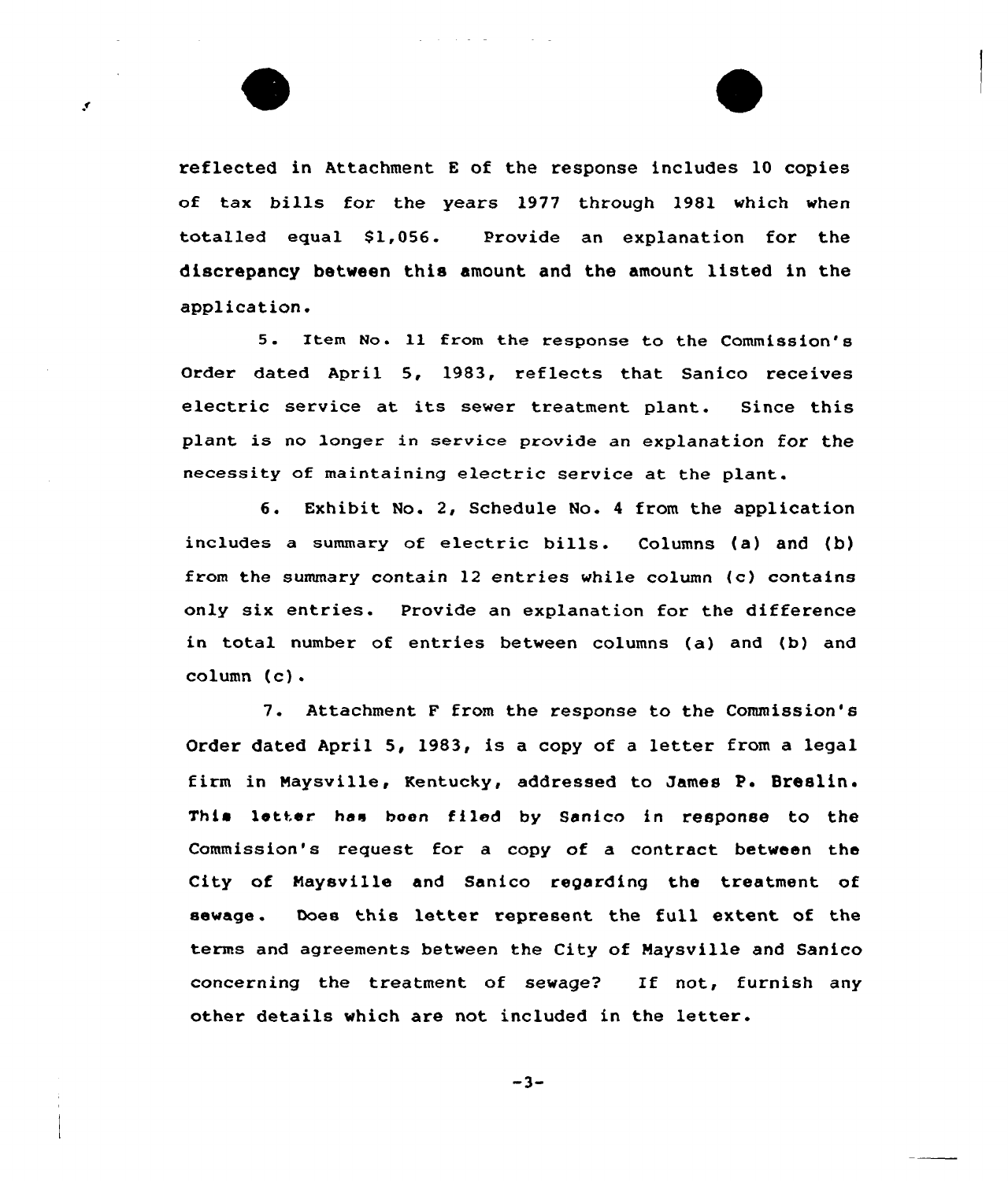8. Item No. 16 from the Commission's Order dated April 5, 1983, requested a breakdown of the extraordinary maintenance of \$4,978 which is proposed to be amortized in the application. Sanico's response to this request as reflected in Attachment <sup>G</sup> from the response included copies of invoices which total  $$4,100$  and copies of documents which reflect the status of Sanico's account with Lexington Industrial Service Company at February 28, 1983. Provide the following concerning this item.

- a) <sup>A</sup> detailed breakdown for extraordinary maintenance of \$4,978 as requested in Item No. 16 of the Commission's Order dated April 5, 1983. This breakdown should be reconciled to the total amount of the invoices of \$4,100 referred to above.
- b) Are all of the invoices included in Attachment <sup>G</sup> related in total to maintenance of the sewer system?

9. Are any of Sanico's customers located within the city limits of Naysville? If so, how many?

10. Provide a comparison of the present \$13.65 per month sewer rate charged by Sanico and the rates charged by the City of Naysville.

ll. Provide details of the informal discussions between Sanico's president and Maysville's city manager regarding the city'e possible acquisition of Sanico's sever operations.

-4-